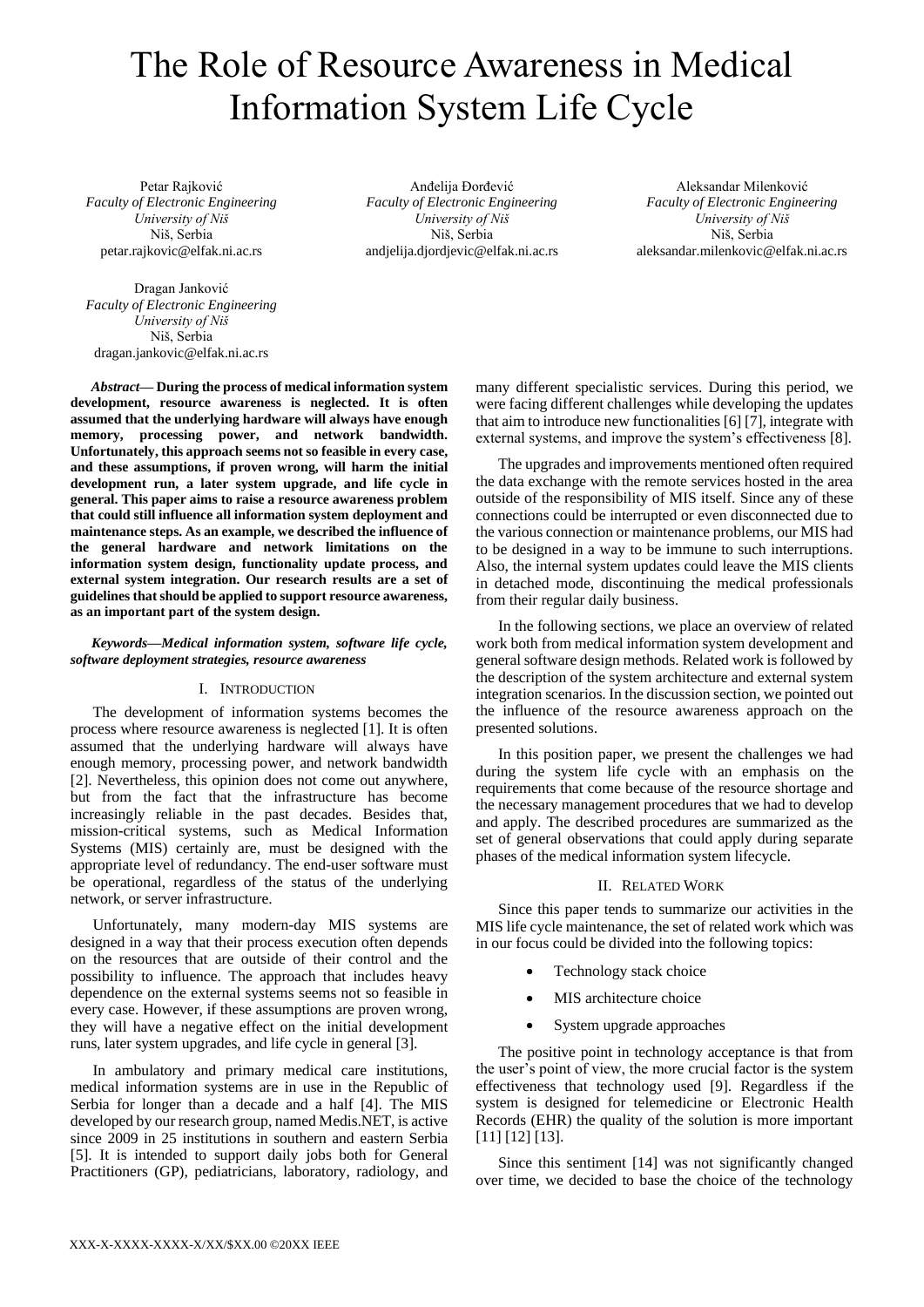stack on the general technology acceptance and resource availability. The next most key factor was the development team experience [\[15\].](#page-7-10) Thus, we chose Microsoft's platforms since they offer the full technology stack [\[16\]](#page-7-11) starting from the database, via Service-Oriented Architecture (SOA), Web, and Windows-based clients up to cloud infrastructure [\[17\].](#page-7-12) Also, all of these are supported by state-of-the-art integrated development tools [\[18\],](#page-7-13) community portals, and helpful resources [\[19\].](#page-7-14)

When it comes to MIS architecture choice, we chose an extendable SOA-based approach [\[20\].](#page-7-15) Compared to the basic two-tier and three-tier application models, SOA gives a better flexibility level and made all system extensions, that would be required later, much easier [\[21\].](#page-7-16) The only choice that brought a slight flavor to the two-tier approach is the decision to provide the thick client for the medical professionals [\[22\].](#page-7-17) This decision is considered valid even for the different architecture approaches which move significant parts of storage and data processing to the cloud. Furthermore, the work presented in [\[23\]](#page-7-18) suggests the same solution proposed for different fog networks. Besides the other approaches examined (such asthin and Web clients), we carefully decided in favor of the thick clients having in mind all the possible benefits in the cases when underlying resources become less reliable [\[24\].](#page-7-19)

Regarding the upgrade strategies, we decided to go for these that will help us in reducing the application downtime during the system update. Looking in this direction we have chosen blue-green deployment for the one-point running services [\[25\]](#page-7-20) and canary deployment for the applications installed on multiple instances [\[26\].](#page-7-21) This is a common choice and is elaborated on in detail in multiple diverse types of research. The approaches such as dark mode and feature flag deployment [\[27\],](#page-7-22) are not included since they would require much more effort for the development [\[28\],](#page-7-23) while the effect will not be in the expected equivalent.

#### III. SYSTEM DESIGN CONCEPTS

Before we start to develop the initial version, we had to choose the technology stack, the system architecture, the update approach, and the extension points. At that time, the requirements were drawn by the Serbian Ministry of Health with the focus only on the set of basic business requests and the functionalities that would be required only by GP in primary health centers [\(Fig. 1\)](#page-1-0).

The infrastructure in the target medical institutions was underfunded, and, in most cases, not up to date. For reference, the area where our MIS is installed is the part of the country with the lowest population density and is economically less developed than the country's average.

There were no plans, nor mentions of any potential extensions, and without any further upgrade plans. Since it was obvious that at one-point systems should become extendable and with data exchange possibilities, we decided to go towards the service-oriented architecture to its full extent, but the infrastructural limitations we saw in our target institutions, made us modify the approach from the beginning.

#### *A. Hardware Limitations*

As was mentioned before, in many cases, the public sector, including the health infrastructure, is underfunded. This results in outdated hardware, general applicative software, and operating systems. Unfortunately, but understandably, the IT

infrastructure usually comes after medical and general equipment when medical institution renovation projects get launched.

To illustrate the previous claim, we could mention that client health institutions were able to provide only one server that should play the role of both database and application server. In some cases, the same computer acts as a domain server too. Next, client machines are usually the cheapest configurations that can be found on the market, at the given moment. The client computer in the doctor's office is used as a general-purpose computer and not only as an MIS dedicated machine.

The network installed in the institution usually meets the standard that was now when installed. Once installed the network will remain the same for a prolonged period. I.e., we have no institution that has significantly updated its network infrastructure after the initial installation. Nevertheless, internal networks are at an acceptable level, but when comes to communication outside of the institution, connections could be slow and unstable.

#### *B. Basic System Architecture*

Having in mind all the technical constraints mentioned, we had to choose between a Web-based solution, fully serviceoriented architecture with thin clients, and partial SOA relying on the database server and thick clients.



<span id="page-1-0"></span>

The web-based solution looks like the easiest from the end-user's point of view. There is no need for the additional piece of software, and it could be run through the Web browser. Unfortunately, they depend heavily on the network and any problem in the network will immediately reflect the end-user satisfaction. Next, the technology stack will require additional client-side technology such as different scriptlanguage-based frameworks.

In choosing the client application, the technology stack could be reduced to some framework that supports many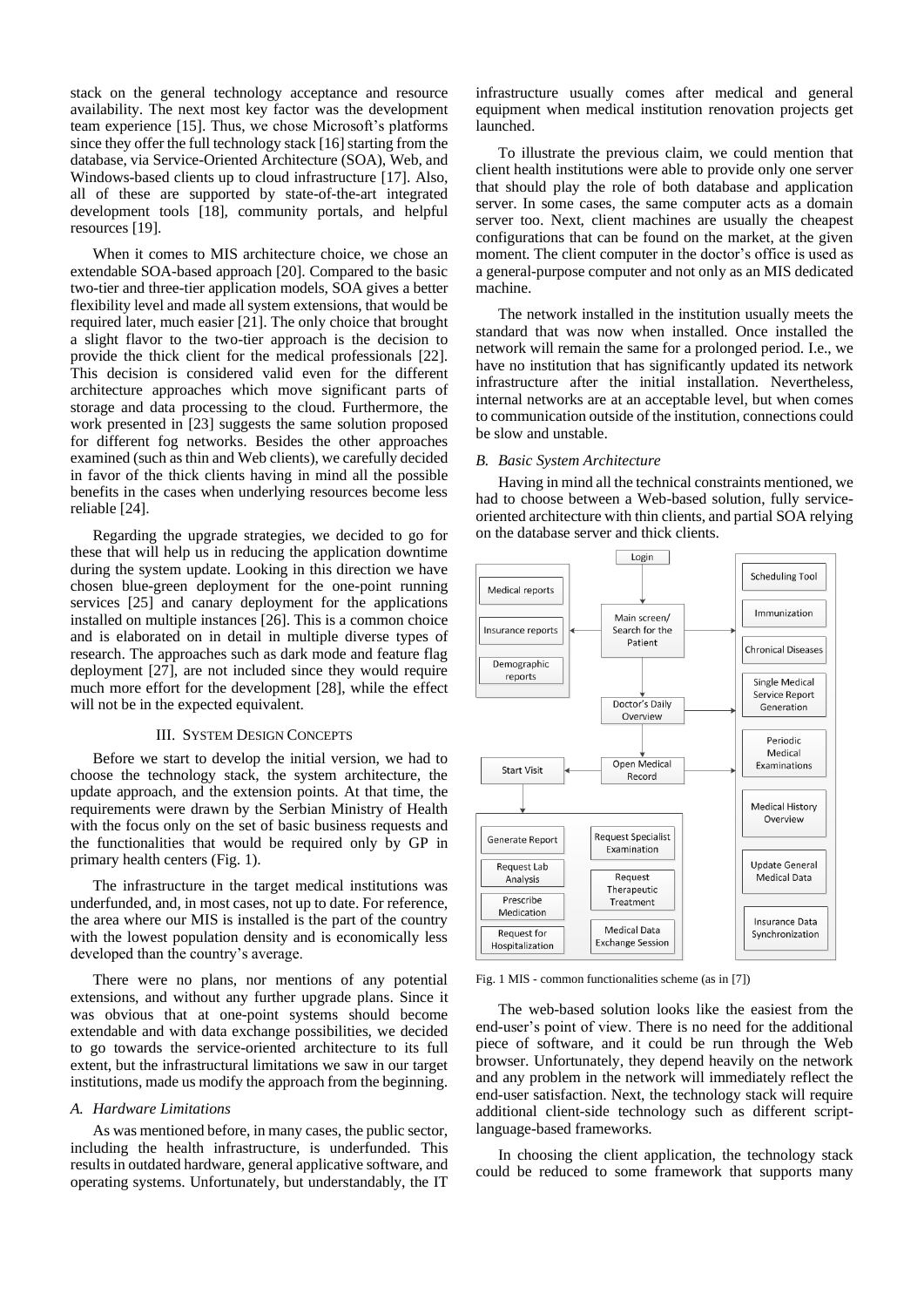different Windows and SOA applications, such as Microsoft.NET. The abovementioned developing ecosystem was our first choice due to the, at that time, best support network.

Eventually, we choose thick client architecture since it proves to be the optimal solution for the environment where it should run.

A thick client is a larger application than a thin client but requires no constant active connection with the server to run. This is especially important where the network is considered as a potential issue. The thick client could accumulate data and synchronize when possible. With the thick client, the users will always have available all the major functionalities and only a few of them, which require a permanent network connection, will be disabled.

Next, we choose to develop both server and client-side software as modular and plugin-based. This allows the parallel development and independent update of the components that should be changed or added during the software life cycle.

The technology stack that we chose consisted of Microsoft.NET as the general framework where all the applications were developed, supported by NHibernate object-relations model and PostgreSQL database.

#### *C. Functionality Updates*

The software update is based on two major strategies – blue-green deployment for the service components and canary deployment for the clients.

When performing the blue-green approach in [Fig. 2](#page-2-0) We have minimal downtime for the service components which is then reflected in the overall system readiness. Even in the case when the deployment fails and the rollback to the previous version is fast, and together with the thick client approach, the system suffers from downtime as little as possible.



<span id="page-2-0"></span>Fig. 2 Blue-green deployment scheme

The update of the clients is done through the canary deployment approach [\(Fig. 3\)](#page-2-1). When the updated version is developed, it is pushed to the selected set of clients. The selected clients are chosen because of representatives – in the sense of functionality usage and data frequency. Once

deployment is proven in canary clients, it is pushed forward in the complete network.



<span id="page-2-1"></span>Fig. 3 Canary deployment

The modular-based client is one additional point that helps in general resource awareness. Since the client is configured as the set of plugins, only these clients that contain updated components will be targeted. Since any software upgrade requires package distribution through the network, any reduction is in favor of resource awareness.

The additional benefit of the modular-based software is that the update packages could consist only of the changed component. Since many times, only limited bug fixes and updates must be applied, a lighter package ensures more efficient distribution and fewer potential problems due to network usage.

# IV. EXTERNAL SYSTEM INTEGRATION

Medical information systems were initially designed to cover the needs of one healthcare facility. Therefore, all patient data were kept locally and could be accessed only from the Healthcare Institution (HI) that has created them. Over time, the need for different data integration was born [\(Fig. 4\)](#page-2-2).



<span id="page-2-2"></span>Fig. 4 Basic data integration model (as i[n \[10\]\)](#page-7-24)

#### *A. Integration with Insurance Related Services*

First information systems for healthcare facilities were developed for recording material costs and creating invoices, therefore integration with insurance-related services represents an important part of MIS. Republic Health Insurance Fund (RHIF) created the report format that aims justification of spent materials and medicines and keeps records of provided health services [\(Fig. 5](#page-3-0) and [Fig. 6\)](#page-3-1). HI should usually submit the report monthly. The creation and data manipulation of the report is developed in a module in Medis.NET [\[29\].](#page-7-25) The report format is overly complex and contains a lot of data details. For the report to be accepted, it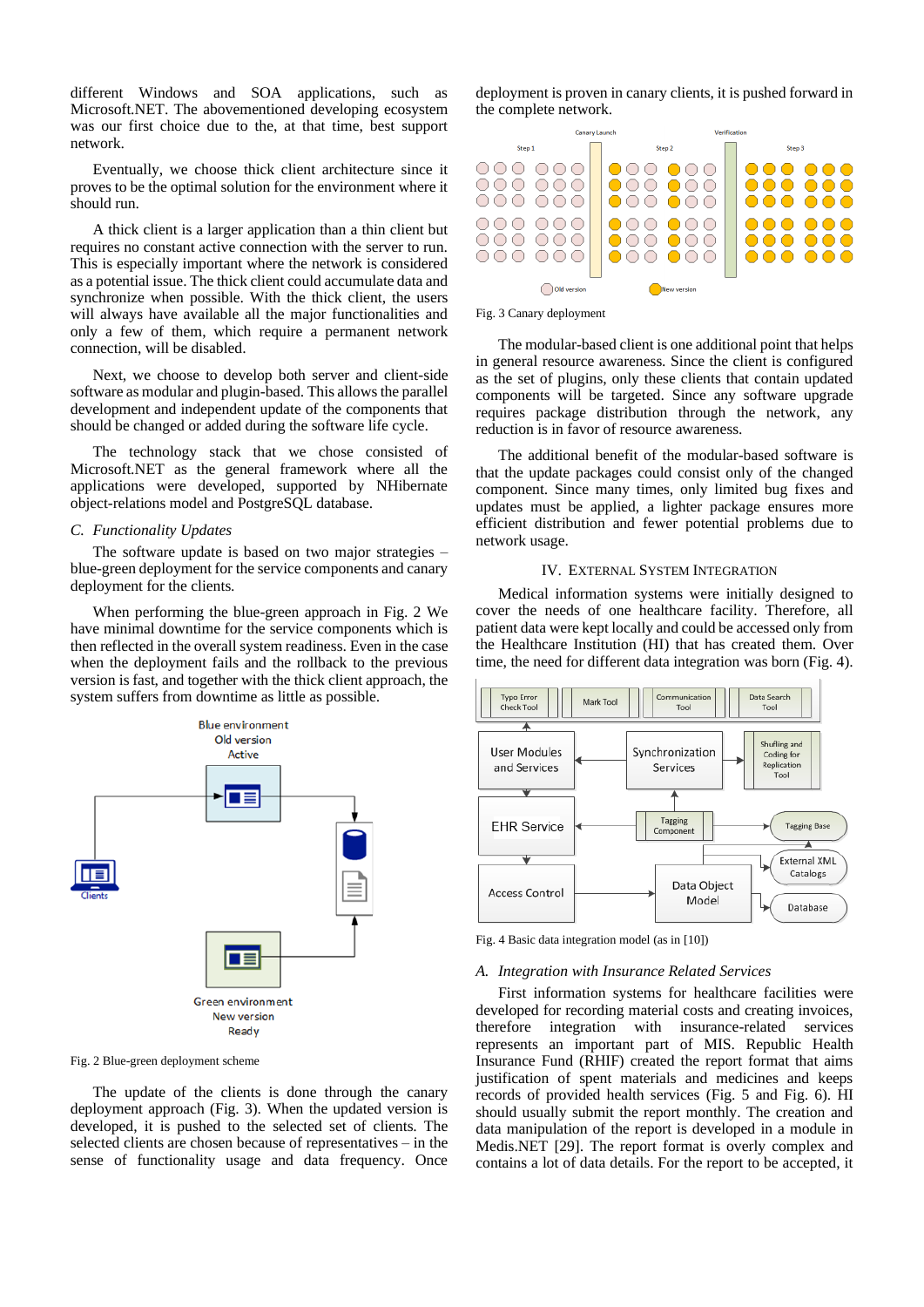must be formatted correctly, respecting predefined rules, and must contain valid data.

The created module for invoicing the provided health services collects data, and processes, and exports them to an XML file (electronic invoice), which is the required form by the RHIF. The XML report is created on provided health services but written with the RHIF codebook. The module does not need additional hardware and does not cause an additional financial cost for a HI. However, the RHIF codebook is frequently changed, therefore the module must keep up with those changes. The codebook is in XML format, as well. A new codebook version is imported into the module via the XML2SQL tool, which is specially developed to import XML data into a relational databas[e \[30\].](#page-7-26)



<span id="page-3-0"></span>Fig. 5 The integration of Medis.NET with insurance-related services

|                 |                                                                                       | Broj protokola: PREFIX/2012/02.01-557 |            | Vreme posete: 22.05.2012. 10:55 -            |                 |           | Trenutno vreme       |
|-----------------|---------------------------------------------------------------------------------------|---------------------------------------|------------|----------------------------------------------|-----------------|-----------|----------------------|
|                 |                                                                                       |                                       |            |                                              |                 |           |                      |
| <b>Usluga</b>   |                                                                                       |                                       |            |                                              |                 |           |                      |
|                 | OOOP: 000 - PLAĆA PARTICIPACIJU                                                       |                                       |            |                                              |                 |           | Zdravstvena knjižica |
| Participacija:  |                                                                                       | $0$ din                               |            | · Plaća zavod uslugu · Plaća pacijent uslugu |                 |           |                      |
| Dijagnoza: JO2  |                                                                                       | <b>Pharyngitis acuta</b>              |            |                                              |                 |           |                      |
| Usluga: 0001    | prvi pregled odraslih                                                                 |                                       |            |                                              |                 |           |                      |
|                 |                                                                                       | Cena usluge:                          | $0.00$ din | Količina:                                    | $\mathbf{1}$    |           |                      |
| Lekar:          | Milojko Milojković, Dr - 20000014<br>۰<br>01 - Završeno lecenie                       |                                       |            |                                              |                 |           |                      |
| Ishod:          |                                                                                       |                                       |            |                                              |                 |           |                      |
|                 | Atributi vezani za izabranu uslugu:<br>Atributi usluga:                               |                                       |            |                                              |                 |           |                      |
|                 | 00 - bez atributa                                                                     |                                       |            |                                              |                 |           |                      |
|                 | 01 - usluga pružena licu sa invaliditetom                                             |                                       |            |                                              |                 |           |                      |
|                 | V 02 - usluga pružena na terenu<br>03 - ponovni specijalističko-konsultativni pregled |                                       |            |                                              |                 |           |                      |
|                 |                                                                                       |                                       |            |                                              |                 |           |                      |
|                 |                                                                                       |                                       |            |                                              |                 |           |                      |
| Lekovi za: 0001 |                                                                                       | Lista B<br>O Lista A<br>o             | C Lista C  | <b>C</b> Lista D                             |                 | Napomena: |                      |
|                 |                                                                                       |                                       |            |                                              |                 |           |                      |
| Šifra           |                                                                                       | Naziv                                 |            | Jedinica Količina                            |                 |           |                      |
| 1162032         |                                                                                       | BRUFEN 30 po 600 mg                   |            |                                              | 1.00            |           |                      |
|                 |                                                                                       |                                       |            |                                              |                 |           |                      |
|                 |                                                                                       |                                       |            |                                              |                 |           |                      |
|                 |                                                                                       |                                       |            |                                              |                 |           |                      |
|                 |                                                                                       | Dodaj uslugu                          |            | Sačuvaj izmene                               | X Obriši uslugu |           |                      |
|                 |                                                                                       |                                       |            |                                              |                 |           |                      |
|                 |                                                                                       |                                       |            |                                              |                 |           |                      |
|                 |                                                                                       |                                       |            |                                              |                 |           |                      |
| Izabrane usluge |                                                                                       |                                       |            |                                              |                 |           |                      |

<span id="page-3-1"></span>Fig. 6 Integration with the insurance system

# *B. Integration with Medication Management Software*

Every HI on monthly invoices needs a list of used medications inside the institution. Name similarities between different medications can cause a big problem while invoicing

the provided healthcare services. Name differences can reflect in medication strength, shape, number of doses per package, etc., and still, it can be the same medication. Also, the name of one medication may vary depending on the pharmaceutical manufacturer. Slight differences between medications can easily cause errors on a daily level, which will be visible when RHIF receives an electronic invoice. RHIF will reject all invoiced healthcare services with medications that HI did not have in stock or which price was different from RHIF's determinate price in that period. After the rejection, HI needs to create a new invoice for the same month and send it again to RHIF. For all the reasons above, the need for the usage of medication management software was born. During that time, many applications with similar purposes were used in Serbia and wider, but HIs in southern and eastern Serbia did not have enough financial resources to afford them. Another problem and the additional cost would represent their integration with our MIS system. Therefore, the software module for medication management was created and integrated with Medis.NE[T \[31\].](#page-7-27)

The software module provides medication tracking in HI. It allows invoicing only for medications that are in storage in a central warehouse or warehouses in different departments of HI, where the healthcare service is delivered. The module allows the ordering and issuing of medications and creates an alert when the amount of medication is below the minimum. There is also an alert for medication whose expiration date is near. The module provides medication transfer between a central warehouse and local warehouses inside healthcare organizations. The created module can work as an individual application or in integration with MIS Medis.NET.



<span id="page-3-2"></span>Fig. 7 The integration of Medis.NET with medications management software

The integration was realized via web methods available over Windows Communication Foundation (WCF) service or directly, using the appropriate libraries. WCF is Microsoft's framework for building service-oriented applications [\[32\].](#page-7-28) WCF service was chosen for the integration because it is a part of Microsoft's technology stack, which our system uses. This service provides module integration with other external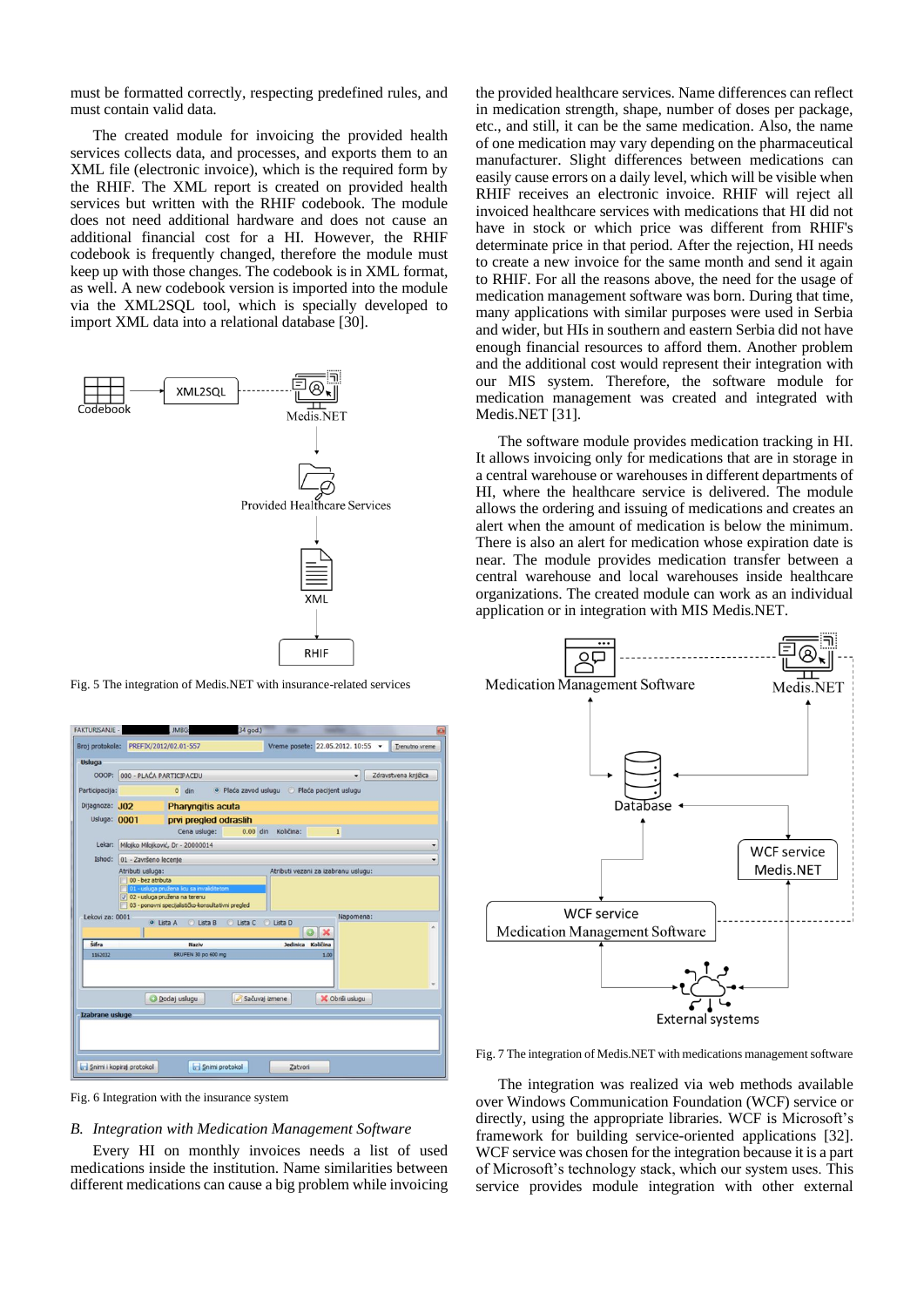systems as well, therefore this way of realization allows the system to be open to other software on the market. The integration, on the other hand, disables invoicing of medications out of stock, or with wrong prices on Medis.NET. The software module developed in this way gave the best solution for preventing medication invoicing errors in HIs with limited financing resources. The integration of Medis.NET with medications management software is shown in [Fig. 7](#page-3-2)

#### *C. Integration with other MIS Systems*

Another case of Medis.NET integration with external systems is patient data access through different MIS systems. Keeping patient data locally and providing access to patient data only from the healthcare institution which created them disables tracking patient's previous medical treatments while visiting other healthcare facilities. Therefore, the partial collaboration between heterogeneous MIS is established through the exchange of data on patient visits, referrals, and reports [\[33\].](#page-7-29)

The first direction of communication is established only when a current patient has had previous treatments, which are important for the current visit to another HI. MIS sends a request to the Central Repository (CR) and waits for patient data in response. This communication direction does not need any extra resources but requires an Internet connection. Since this communication is established only for patients with treatments in other HI, and only when it is needed, which is not very often, this approach will not take a lot of network capacity in the average case.



<span id="page-4-0"></span>Fig. 8 The collaboration of heterogenous MIS systems

The second direction of communication is established when MIS contains patient data that some other MIS needs. In that case, MIS receives requests for patient data, collects, packs, and sends the data back. For this communication part, each HI needs one server with an installed service that receives patient data requests and gives a response. This communication direction does not impact normal client work but requires installed service on a server machine. The collaboration of heterogenous MIS systems is shown in [Fig.](#page-4-0)  [8.](#page-4-0)

# *D. Integration with other "in-house" healthcare information systems*

Besides accessing data on patient visits, referrals, and reports it is important to make all radiological recordings and findings available to all MIS, regardless of where the recording was performed. Therefore, the Central Radiological Information System (CRIS) was created [\[34\].](#page-7-30) Each MIS sends a radiological referral to CRIS and can access the radiological report and radiological image after the examination. In Medis.NET two modules for collaboration with RIS are created, and HI can choose which one will use [\(Fig. 9\)](#page-4-1).



<span id="page-4-1"></span>Fig. 9 Integration with other "in-house" healthcare information systems

"On-demand module" is used when a patient comes to the physician who created the referral, after the radiological examination. MIS sends a request to CRIS to obtain the examination results. This module does not require any additional investment by HI, and will not slow down the client's work, but there is a problem when a patient does not visit a physician after the radiological examination. Therefore, services provided in the HI will not be invoiced, and will not be charged to the RHIF.

"Webhook module" enables automatic data transfer on the realized radiological examination to Medis.NET. When a patient data change is made in CRIS, a notification is sent to the MIS of HI that created the referral. All changes are automatically recorded in MIS. This module does not have an invoicing problem like the previous one. However, this module requires a special server for its implementation, as well as a static IP address. Implementing this module will cause additional financial investments for HI.

#### V. DISCUSSION

The life cycle of one software product, especially one custom-built for the dedicated customer, goes through many points where updates are required, and even changes in the technology stack must be applied. Our clients have actively used Medis.NET for more than twelve years and helped the system improve through the different suggestions and change requests.

These requests often brought a significant level of complexity into the MIS, but the infrastructural updates rarely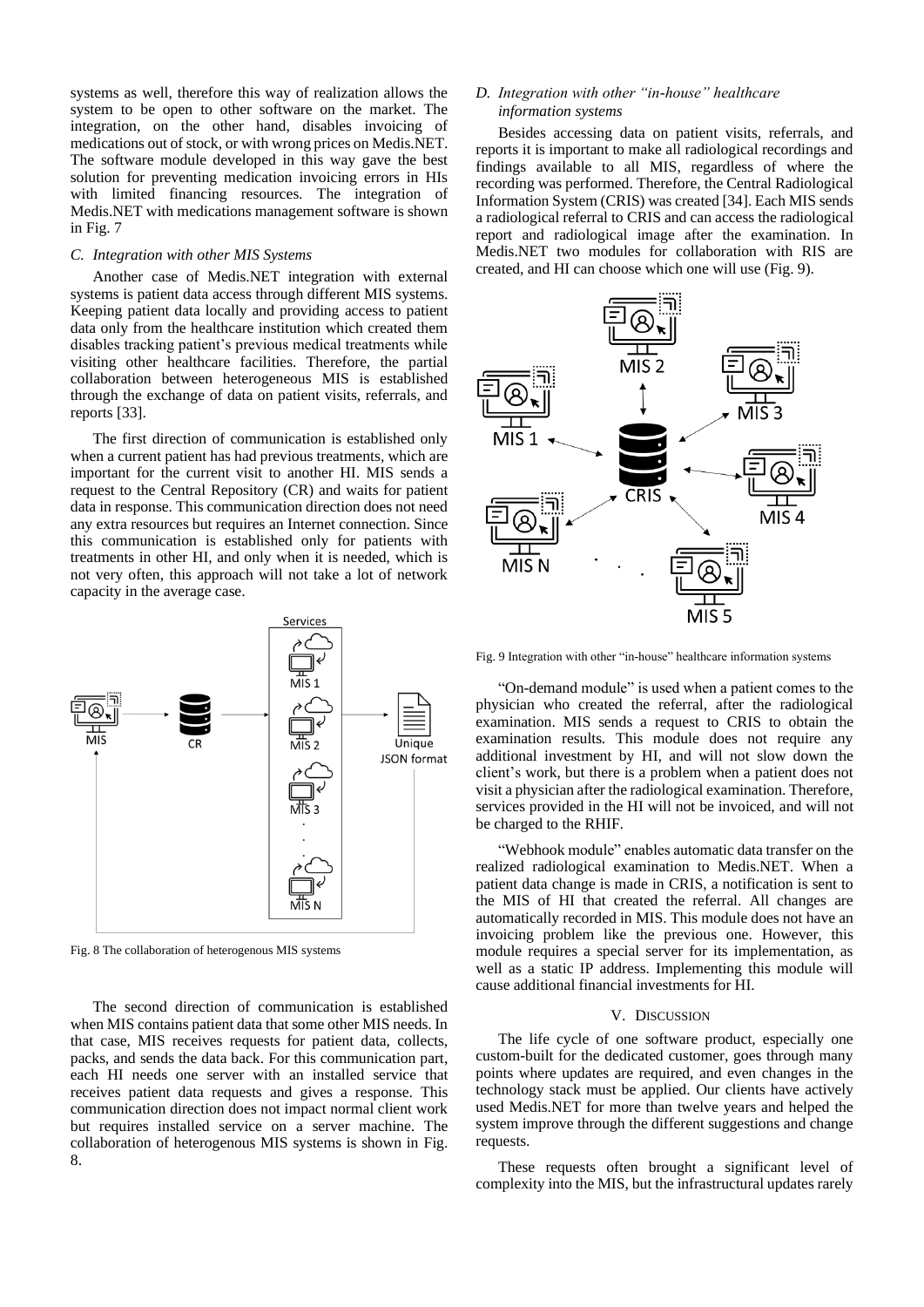follow. For these reasons, we had to carefully design every aspect of the system and sometimes made changes even in the technology stack.

# *A. Technology Stack Changes*

General feature addition, bug fixes, and usability enhancements are regular updates, expected for any software. Mentioned changes in the technology stack are not so often the case. It came usually after significant market or infrastructural change. It is important to note that this kind of change could result in many hours of unintended work in development and testing. Looking from the database perspective, our first choice was Microsoft SQL Server since we rely on Microsoft technology.

Microsoft SQL Server has many different versions, and it is one of the most powerful relational database engines nowadays. Unfortunately, it is not license-free software. The mentioned funding problem soon put us in the situation where we should replace the chosen database server with a new one that is open source, and its usage is free of charge.

Thus, we switched to PostgreSQL. Besides, we used ORM and did not have direct access to the database, some problems had to be addressed directly. I.e., any report query that contained a "LIKE" statement had to be updated with "ILIKE" due to the SQL dialect differences. Apart from this, the other differences were considered minor and for a period of a week, we could finish all the connected tasks. PostgreSQL was powerful enough to replace SQL Server for the clients such as medical centers where our software was installed. The most demanding deployment has less than 500 simultaneously active clients, thus our database replacement was proven adequate.

The next significant challenge was a change of ORM. We started with Microsoft's Entity Framework (EF), and later switched to NHibernate. The main reason for this change is the performance during the loading phase. Earlier versions of EF had disadvantages during the start phase, while during the execution there is no significant difference between EF and NHibernate. The reason was the fact that the EF requires the creation of data structures representing the database schema, which takes a lot of unnecessary space and time. The change was to define an abstract data layer, which would allow us to create necessary classes, by the mode of the adapter and abstract factory pattern, that will allow any future ORM model changes. The approach was also successfully used when CQRS-based reporting was introduce[d \[35\].](#page-7-31)

# *B. System Architecture*

When looking at the landscape of contemporary solutions, the thick client approach is still viable and widely used. The same approach is used by the well-known NextGen Office [\[36\].](#page-7-32) The software mentioned also supports integration with external systems and data exchange, as well as Medis.NET. On the other hand, solutions based on thin and Web clients are more common solutions, especially for the cases where the stable connection is considered the constant. The most used solution is Serbian primary care, the Heliant [\[37\],](#page-7-33) which is Web and cloud-based as well as Centricity EMR [\[38\].](#page-7-34)

The thick client approach in our case is still the preferred way to continue since it proved to be a solution that, in regular use, consumes the least of the network capacity since only data is transported over the network during the software's uptime. The problem that is important to mention here is data caching and data synchronization. To handle these requirements, we choose to use the local data storage which is periodically synchronized with the central database.

In metropolitan areas, primary medical institutions often consist of a few central larger and many smaller facilities. The number of active clients could vary between a few stations and up to several hundred. When the network connection is stable, the clients access the central database and update the local data storage in the background. When the network connection becomes slower or less reliable, thick clients switch to local storage as their primary data source.

To handle the mentioned data replication scenario in distributed data environment we have developed a platformindependent database replication solution, that can enable fast replication even in low-band/low-speed internet connections [\[39\].](#page-7-35)

# *C. Software Update Routine*

The challenge with the updates in ambulatory medical centers is that they work at full capacity in two shifts, while during the night, only the emergency remains active. The risk of erroneous updates is increased with the fact that the system must remain in high readiness constantly. The downtime caused by the update itself plus the rollback time would cause patients to queue and the quality of the medical service would suffer.

The update strategy must be then applied in a way that the regular operations remain as stable as possible. Thus, we decided to go for a blue-green deployment strategy for all service-based applications. The downtime will be only during the version switch, and in meantime, clients will remain functional due to the thick client architecture. Clients could provide the basic functionalities and the complete process will continue when the services come back online.

Client updates will be executed according to the scheme in the previous section. This will allow the end-user to continue her/his work until the updated version is downloaded. When the user finishes the current task, the only required action would be a client restart.

# *D. Overall, Resource Usage*

The Medis.NET itself consists of many different applications and services that run as a single large system. The volume of the client depends on the set of configured modules and plugins and could vary significantly in terms of the space needed on the disk and space in memory while the application is running. The standard module composition needed for basic GP's work needs about 30MB of storage space on disk and around 120 MB in operational memory.

When it comes to the module that supports various specialistic services, the amount of needed space on a disk rises to 200 MB. The amount of memory needed for the imaging and radiological services is close to a gigabyte when processing large video files.

The amount of daily generated data per client is also dependent on the set of configured modules. While GP's clients have daily flow at the level of a few dozen megabytes, loading only a single video obtained by an ultra-sound device would need close to half of the gigabyte. Newer state-of-theart devices, such are 3D scanners, generate a few gigabytes per session.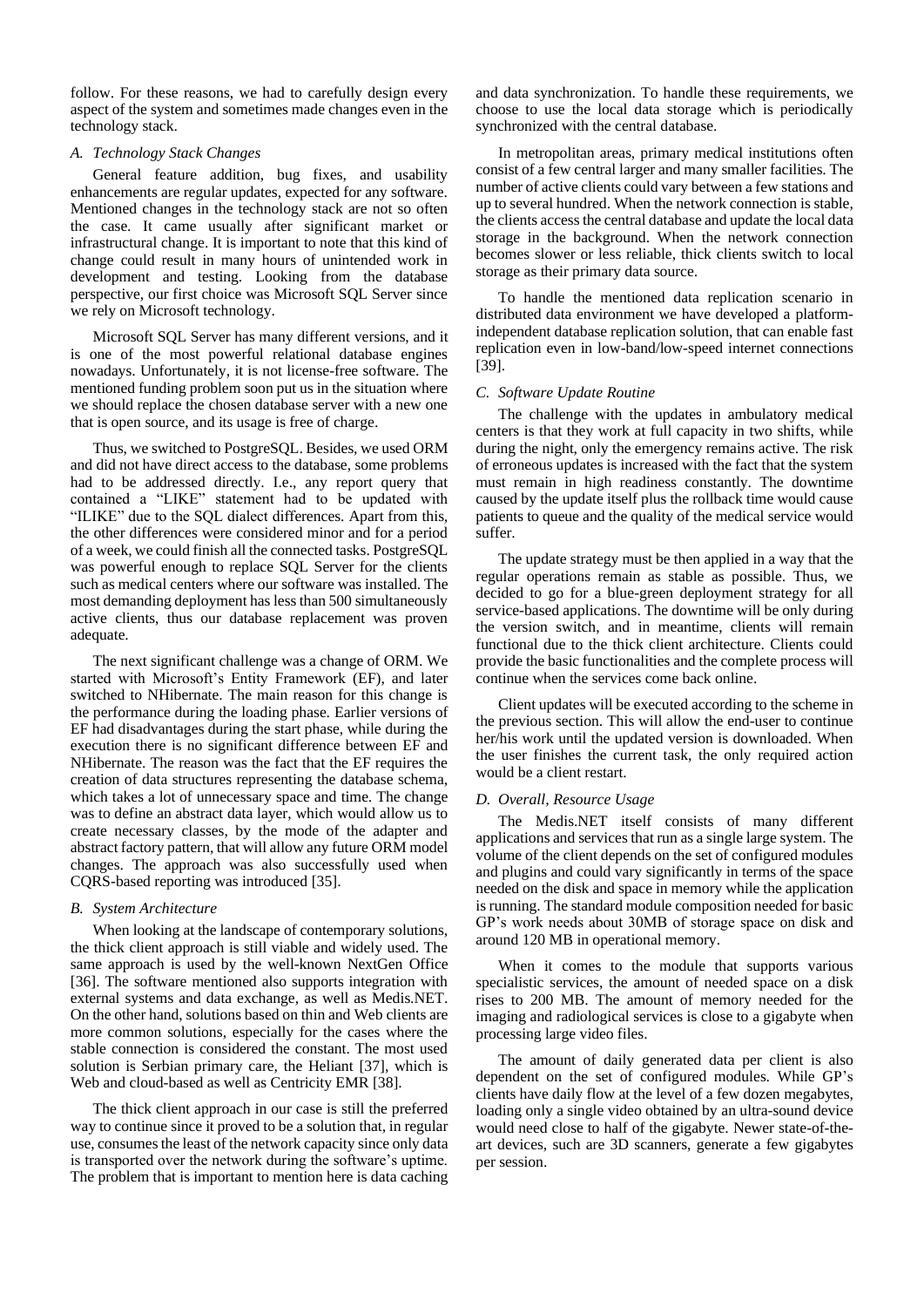Next, each integration service runs as at least one separate Web service on one software node. The amounts of data they need are in the range of 100 MB, for prescription service, and up to 700 MB for the radiology exchange service. The traffic they generate per exchange session (at least one per medical examination/treatment) is in the range of 100 kB per a single recipe, via several MB for medical images up to gigabytes for the video.

One central database is running in the main database server, while the local data nodes are distributed, and their number could vary and depends on the spatial distribution of the customer's organizational units. The volume of the central databases is in dozens of gigabytes, while the local ones in the distant facilities are usually under 5 GB.

Different synchronization services run daily. They are responsible for exporting and importing different reports, updating catalog values, and ensuring data synchronization.

All the mentioned elements also require close monitoring, constant development, and support. For this reason, in the next section, we will not expose only guidelines related to a technical solution, but also to programming and technical and organizational efforts.

## *E. Resource Awareness Guidelines*

To summarize our development efforts, we could say that all resource awareness actions during the software lifecycle could be divided into three groups, dedicated to reducing:

- data traffic and usage
- programming efforts
- downtime during the system update

**Use a layer of abstraction over the database and ORM**. Besides the change for these two parts of the system will not be frequent, it could happen from time to time during different circumstances – such as performance updates in one of the solutions from the market or even changes in pricing and licensing policy. This approach will save the time needed for the updates and make the updated version ready faster.

**Use lazy loading whenever possible**. Since many objects needed during the program execution contain a lot of fields carrying pieces of information that are rarely used, it is considered more efficient to load, by default, only object unique id and an indicative descriptor. If more details are needed, data will be loaded only upon the user's action. For example, medication is described with 22 different properties, but when displaying data about the prescription it is most important to display the medication name and dosing scheme. The remaining data will be loaded only when the user needs to update or check.

**Use data caching and distributed datasets**. To reduce data traffic as well as to handle the unstable network connection we suggest the usage of data caching for all catalog sets which are rarely changed, and which changes could be synchronized periodically with a low-risk rate. Distributed datasets are a next-in-the-line suggestion since they will allow a single medical facility to run even in the case when the connection with the central database is lost. The risk of data loss, in this case, exists in the situation when one patient needs to visit multiple medical facilities during a single day. To reduce the risk of this problem, the patient will get a printed document with a QR code carrying enough information that

the record of his medical treatment or examination could easily be restored in the destination institution.

**Envise common extension points and support as much as integration methods**. This approach leads to later standardization when it comes to the connection to the external systems. Therefore, standardization will reduce design and development phases and help in data traffic estimation.

**Choose a software update routine that will reduce potential downtime, but not on the large programming cost**. Approaches such as dark mode or feature flags are considered safer than blue-green and canary, but their implementation came with a high development cost. To implement them properly, a significantly higher number of programming hours is needed. The downtime level achieved with blue-green and canary is considered acceptable in our case.

#### VI. CONCLUSION

Besides computers and various portable devices becoming highly capable, resource awareness is still a crucial point in information system design and development. The equipment itself could solve some scalability problems, but the proper approach in every step of the software's lifecycle could give a much better effect. In this manner, it would be significantly easier to conduct and maintain all the tasks and procedures related to the MIS.

Starting from the selection of the system's composition, via upgrade strategies and system extensions to the connection and the integration with other systems, potential limitations are something that must be considered. Being challenged with the issues outside of our control results in an environment wherein every step we ought to pursue the highest possible effectiveness in every single activity related to any chunk of our software.

In this paper, we presented the challenges we had in the development of the MIS system used in the geographic area where hardware availability is an issue. We described our approach to system design and maintenance and pointed out the decisions and potential trade-offs we had to apply to make the system the most possibly effective in the given situation.

### ACKNOWLEDGMENT

This work has been partially supported by the Ministry of Education, Science, and Technological Development of the Republic of Serbia (grant Nr 451-03-68/2022-14/ 200102)

This work has been partially supported by cost action CERCIRAS (CA19135 - Connecting Education and Research Communities for an Innovative Resource Aware Society)

### **REFERENCES**

- <span id="page-6-0"></span>[1] J. Varajão, J.A. Carvalho, T. Silva, and J. Pereira, Lack of Awareness of IT Adoption and Use Theories by IT/IS Project Managers: Poor Relevance, Unfocused Research or Deficient Education?. Information, 13(2), 48, 2022
- <span id="page-6-1"></span>[2] Q. Sun, Robust model predictive control of resilient cyber-physical systems: security and resource-awareness (Doctoral dissertation), http://hdl.handle.net/1828/13402, 2021
- <span id="page-6-2"></span>[3] M. Sain, H. Lee, and W.Y. Chung, Designing context awareness middleware architecture for personal healthcare information system. In